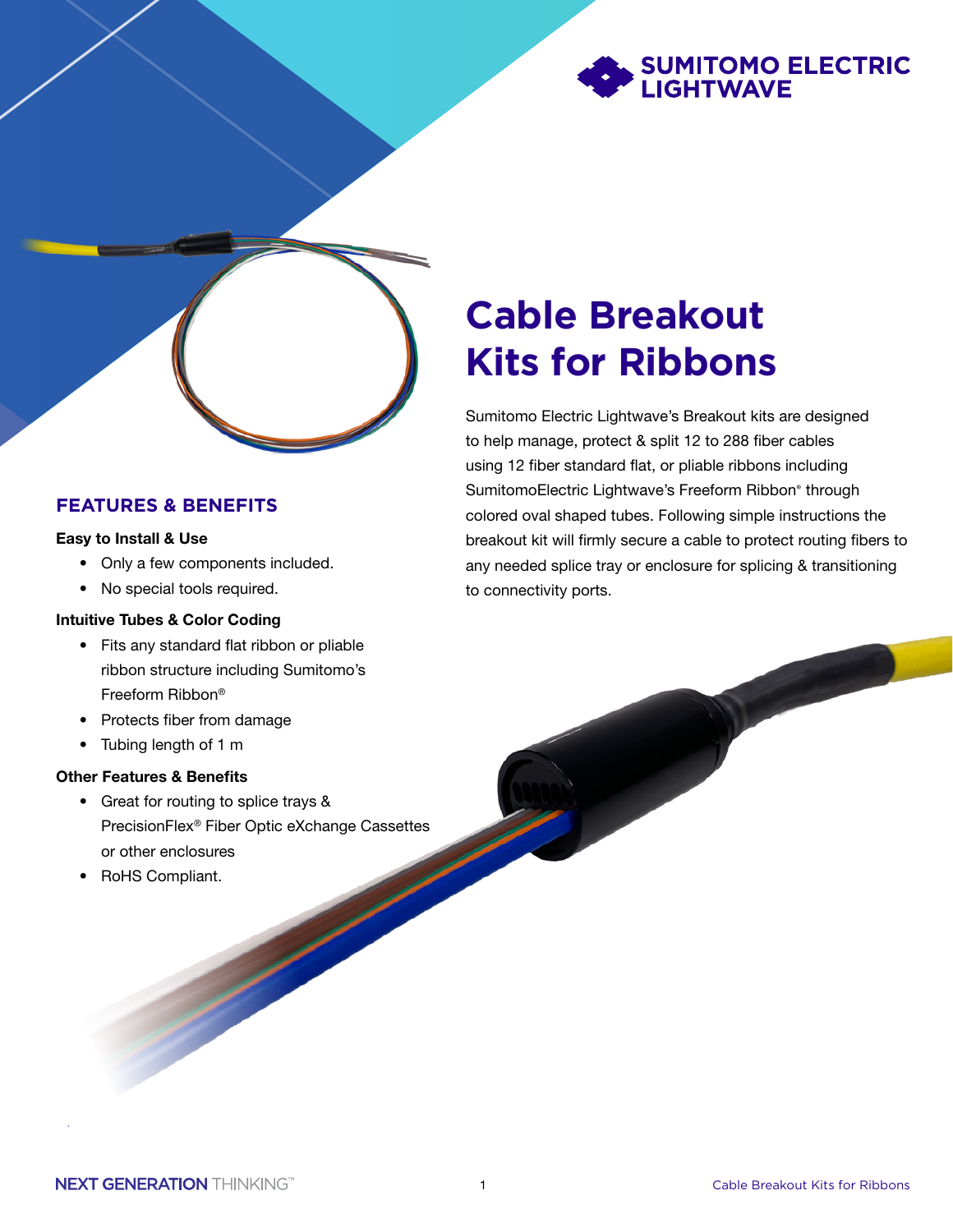# **CABLE BREAKOUT KITS FOR RIBBONS COMPONENTS**

#### **BOX TRANSITION COMPONENT**

Applicable Item Numbers: FOR-012-O, FOR-024-O, FOR-048-O-BX



Applicable Item Numbers: FOR-48-O, FOR-72-O, FOR-096-3, FOR-144-O



## **ROUND/TUBE TRANSITION COMPONENT TYPE 2**

Applicable Item Numbers: FOR-096-O, FOR-288-O